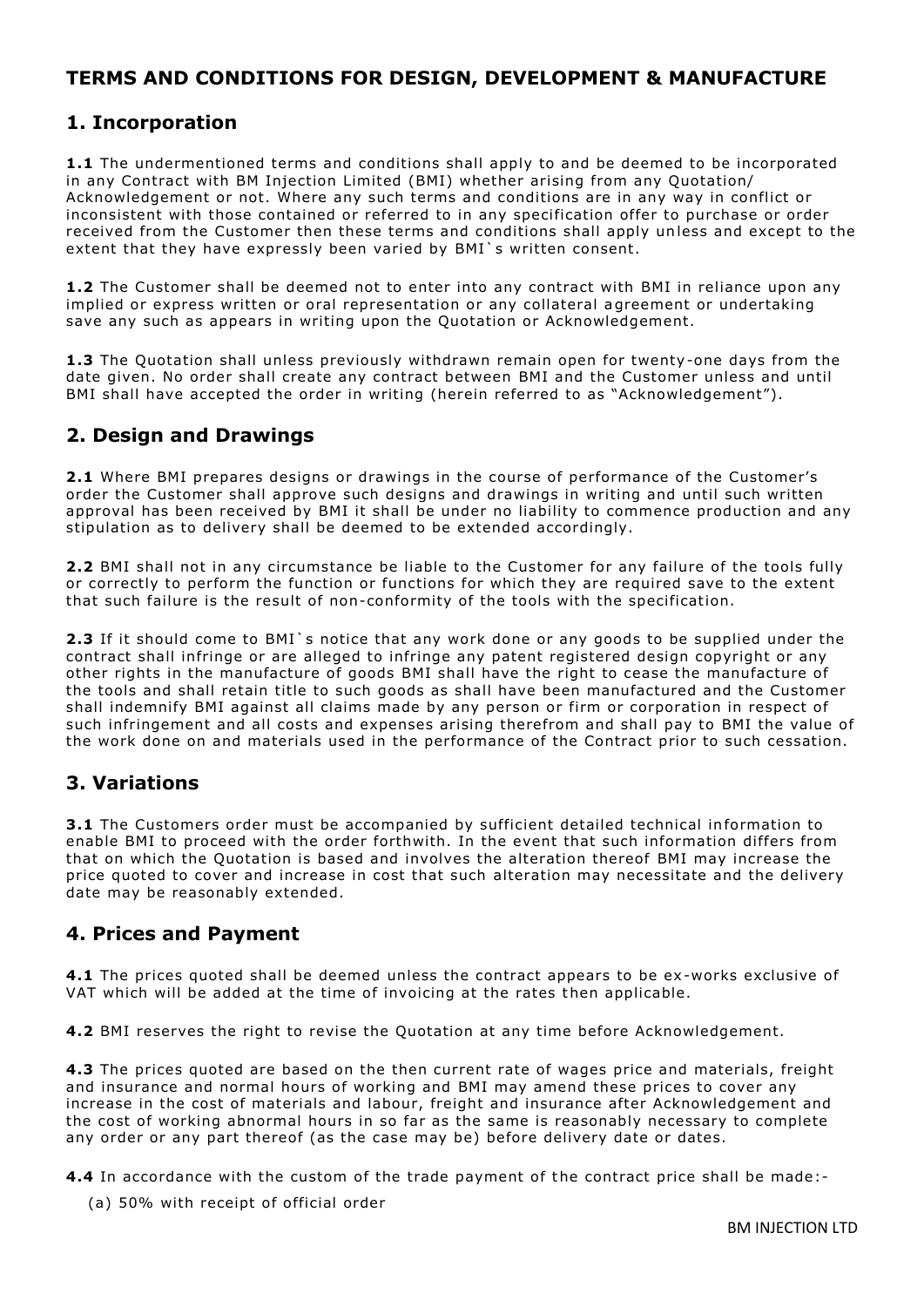(b) 25% on initial delivery of samples or initial tool delivery whichever is the ea rliest.

(c) 25% on approval – maximum 60 days from initial delivery of samples or initial tool delivery.

#### **5. Delivery and Title**

**5.1** The delivery dates quoted are given in good faith and are the dates for the time of despatch and shall date from the receipt by BMI of written full detailed approval of the general assembly and until such written approval has been received BMI shall be under no obligation to commence production or buy materials. In the event of suspension or non-commencement of the work by reason of any failure by the Customer to supply such written approval or to supply all technical information or models a reasonable extension of the time for delivery shall be granted and BMI shall be at liberty to increase the quoted prices to cover any extra expenses directly or indirectly caused by the delay (including, without prejudice to the generality of this provision, the costs of and incidental to financing the purchase and storage of materials purchased in advance, if any).

**5.2** The delivery date or dates cannot be guaranteed and time shall not be regarded as of the essence. Each delivery shall be considered a separate transaction and any failure to effect one delivery by the due date shall not affect the due performance of this or any other agreement between the Customer and BMI nor entitle the Customer to rescind as regards other deliveries.

**5.3** BMI shall not be liable to the Customer for any delay in the performance of the contract caused by or resulting from any strike lockout breakdown fire accident war civil commotion shortage of materials fuel or from any cause whatsoever outside BMI`s reasonable control.

**5.4** (a) No property or title to the tools shall pass to the Customer until payment to BMI of the invoiced price payable together with all monies due owing or incurred by the Customer to BMI on any account whatsoever under this or any other contract or from any other claim action cause or proceeding whatsoever. Until such payment the tools from time to time delivered to or to the order of the Customer shall be retained by the recipient as bailee only, and the Customer shall continue to insure that same in their full value for the benefit of BMI.

**5.4** (b) Pending payment of the price and all other monies as aforesaid in the event that the Customer shall purport to sell hire pledge mortgage deliver appropriate lend or otherwise pass title or possession of any or all of the tools from time to time delivered by BMI the Customer shall be deemed to have acted as trustee for BMI and shall receive and stand possessed of the proceeds of sale and all other monies or consideration due in respect of such dealings with the tools on account of and in trust for BMI and shall forthwith pay to BMI all such proceeds and other monies and pending such payment shall receive and credit the same into a separate account designated in trust for BMI and shall do all acts and things necessary to assign to BMI all those Customer's rights in respect of recovery of all the monies due to the Customer in respect of the tools and all rights to the recovery thereof and any other remedies of the Customer in respect of the breach by such third party of his or its obligations to the Customer and BMI is hereby appointed attorney of the Customer as his act and deed to execute all deeds and documents necessary to pay or assign such proceeds of the tools and such rights and remedies as aforesaid to BMI.

**5.4** (c) Pending such payment as aforesaid BMI shall be entitled and is hereby authorised by the Customer to do all acts and things necessary to recover possession of all or any of the tools from time to time delivered by BMI including entry upon the premises where the same shall be and seizing the same.

# **6. Liability**

**6.1** Any claim for:-

(a) non delivery must be received in writing by both the carrier and BMI within ten days of the date of the advice note or within any shorter period which must be specified by the carrier.

(b) damage in transit or short delivery must be received in writing by both the carrier and BMI within seventy-two hours after delivery or any shorter period specified aforesaid.